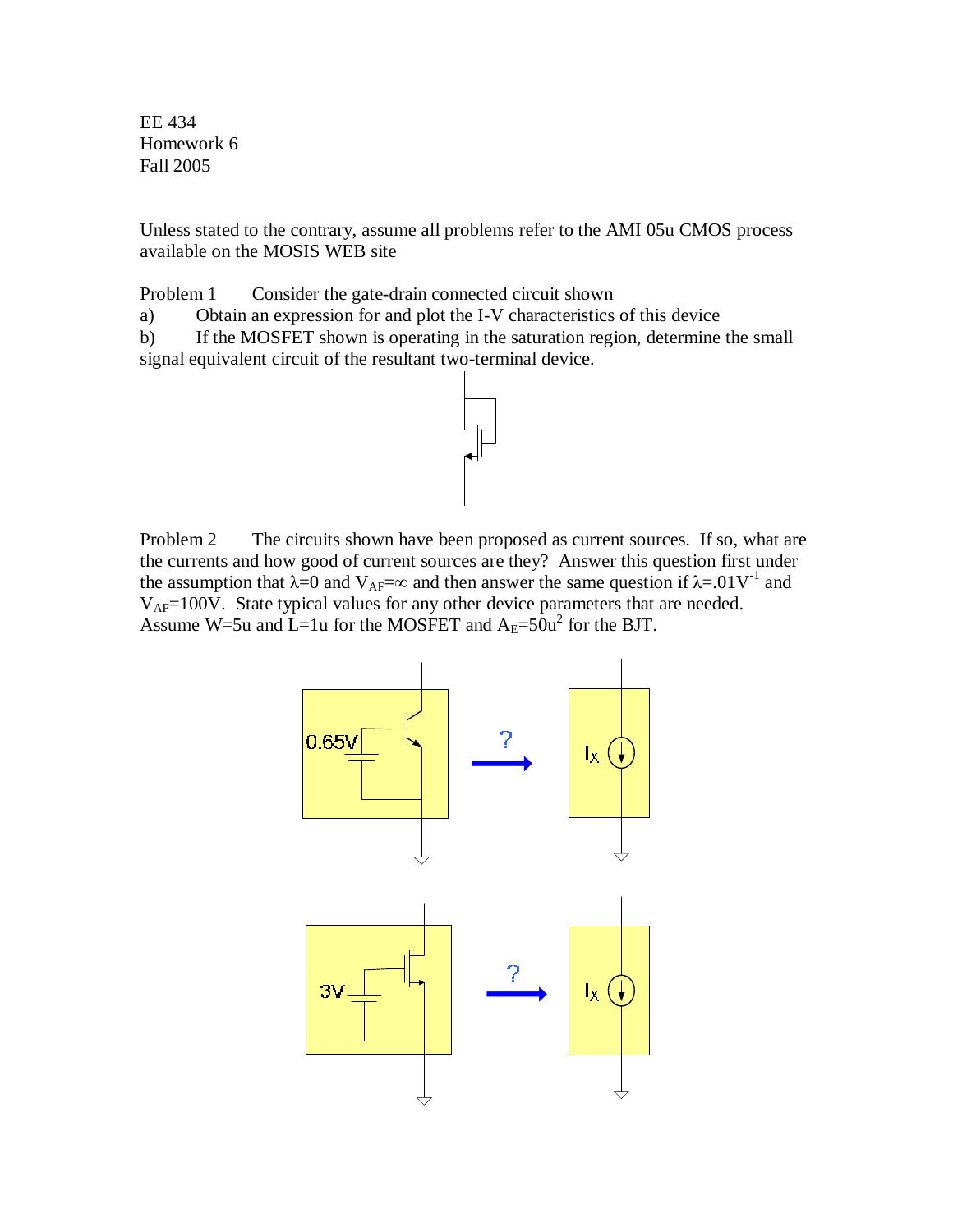## Problem 3

- a) If a quiescent current of  $I = 100uA$  is flowing in the circuit shown, determine V.
- b) Determine the small signal equivalent circuit at the Q-point determined in part a)
- c) Plot I versus V using the square law model for the devices and from the slope and intercept at the Q-point determined in a), relate these results to the small signal equivalent circuit obtained in part c)
- d) Using H-SPICE, repeat part c) with the level 49 model and compare the results with those obtained in part c)
- e) Comment on how the device will perform as a resistor if rather large signals are applied



## Problem 4

a) If L=2u, determine W for the circuit shown so that the small signal equivalent circuit of this agrees with that of the previous problem at a quiescent current of  $I = 100uA$ b) Quantitatively compare the linearity and signal swing of this "resistor" to that of the previous circuit.

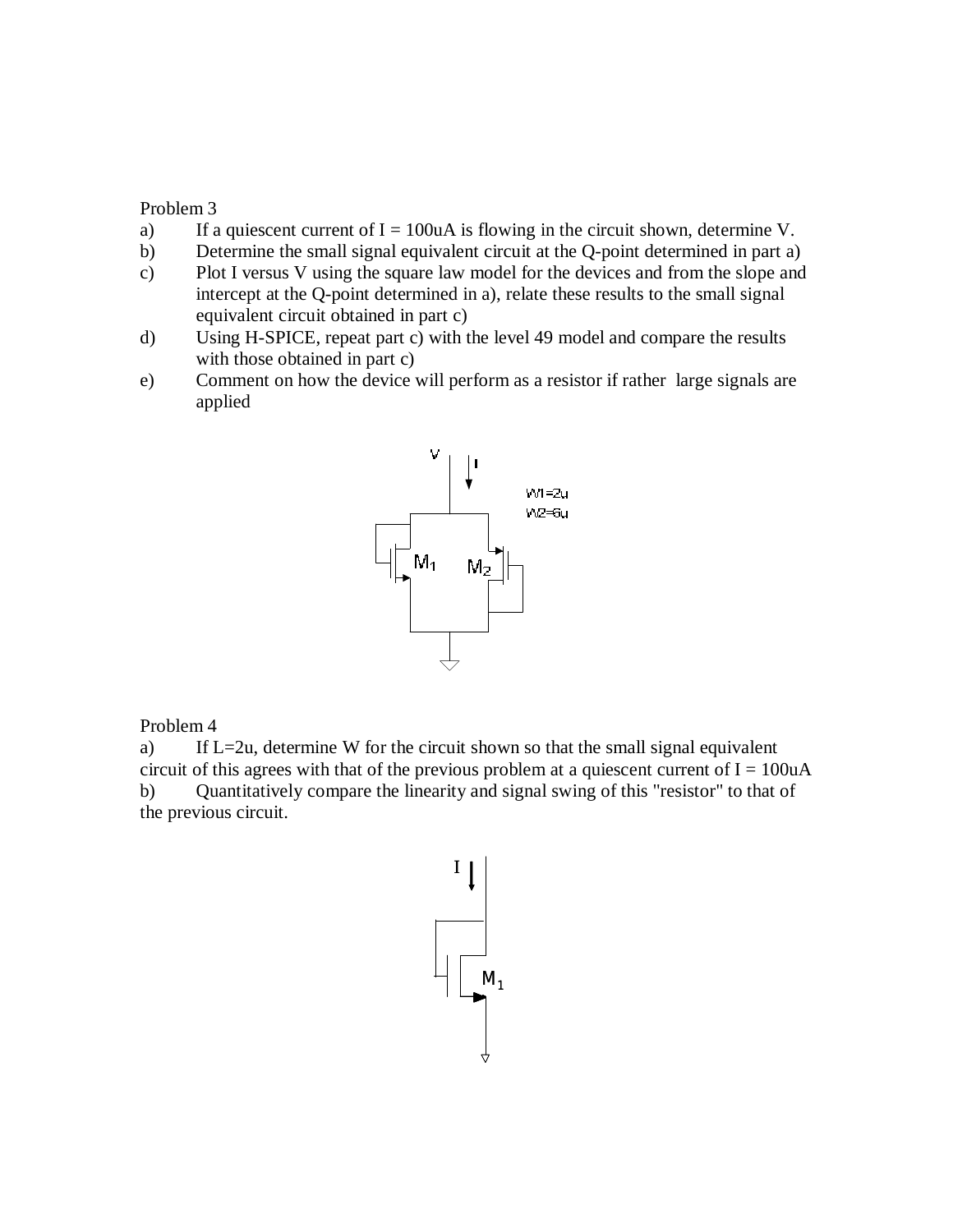## Problem 5

- a) Determine  $R_1$  so that  $V_{10}=5V$
- b) Determine  $R_2$  so that  $V_{2Q}=2V$
- c) With the component values determined in part a) and b), determine the small signal voltage gain



Problem 6 Assume all bipolar transistors are operating in the forward active region and all MOS transistors are in saturation. Draw the small signal equivalent circuit. Do not solve.

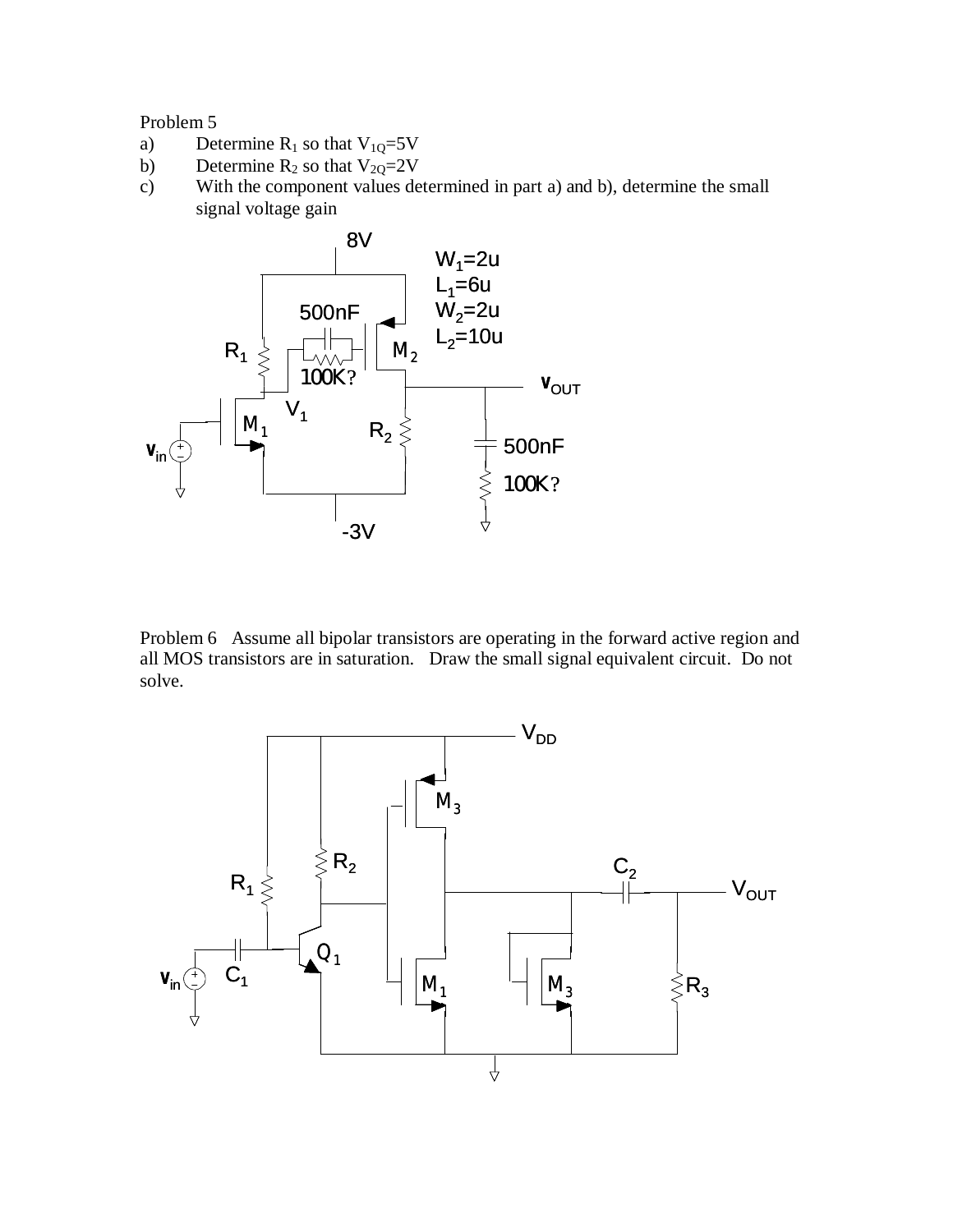Problem 7 Determine the region of operation and the variable indicated.









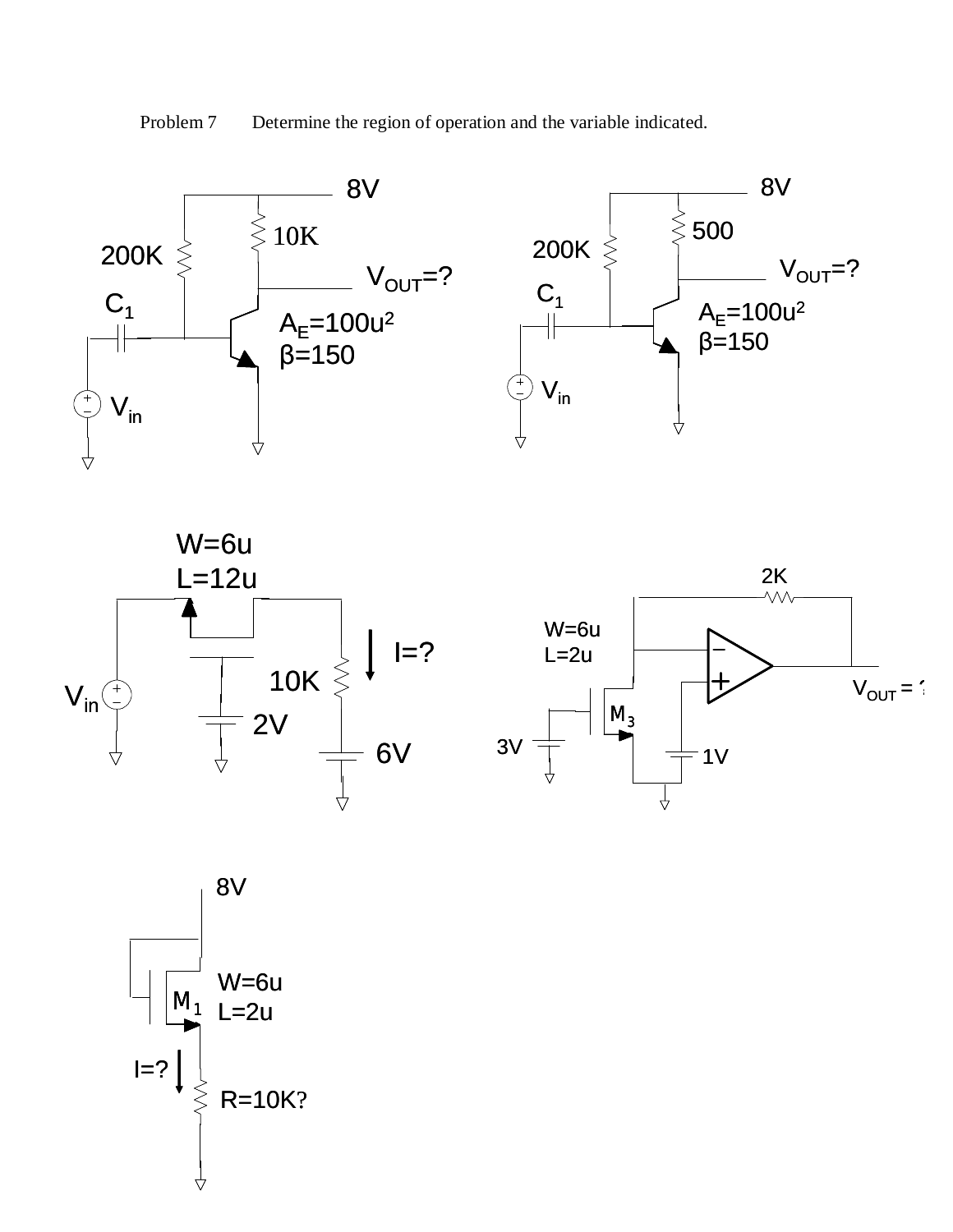Problem 8 Determine the small signal model for the MOSFET, the parasitic capacitances and the series drain and source resistance for the device shown. Assume the device is biased to operate in the saturation region with a quiescent drain current of 25uA and a quiescent drain to source voltage of 4V.

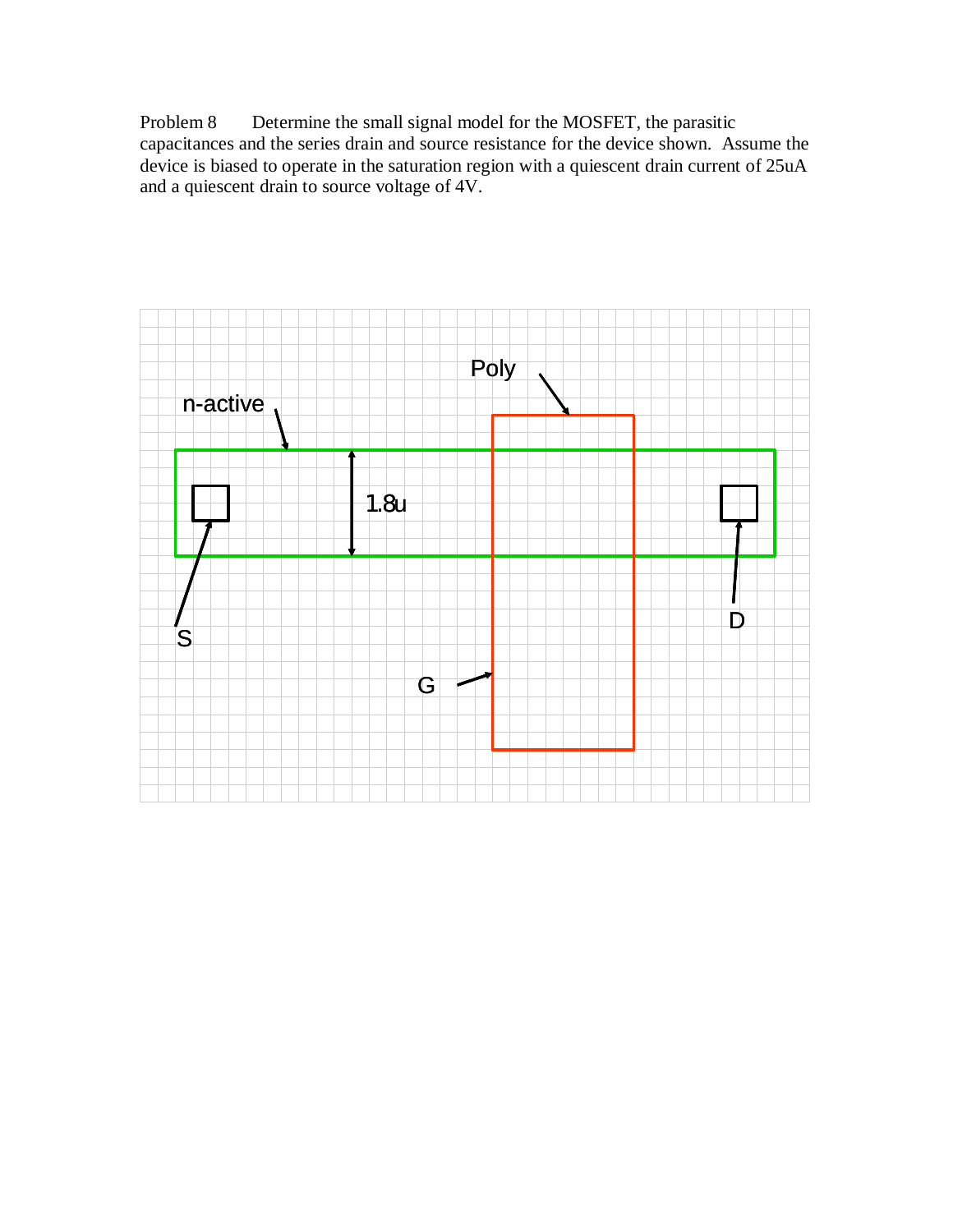Problem 9 For the circuit shown

a) Analytically determine the small signal voltage gain.

b) Using HSPICE, obtain the small signal voltage gain versus frequency for frequencies from 1Hz to 1GHz. Use a logarithmic horizontal axis.

c) Using HSPICE, obtain  $V_{\text{OUT}}(t)$  for a step input of 0.1V and a step input of 2V

d) Using HSPICE, obtain the output for a time domain input of  $Vi = .05\sin 1000t$  and compare those results with what you expect from part a) and b) above

e) What are the drain-bulk and source-bulk capacitances of these devices at the operating point established in this circuit? Compare analytical expressions with those obtained from HSPICE



Problem 10 Using the circuit structure of Problem 9, design a voltage amplifier that has a voltage gain of -6. In this design you should specify the values for  $V_{DD}$  and  $V_{SS}$ and all of the device sizes used. Attach a theoretical analysis and a spice simulation to substantiate that you have achieved the goal.